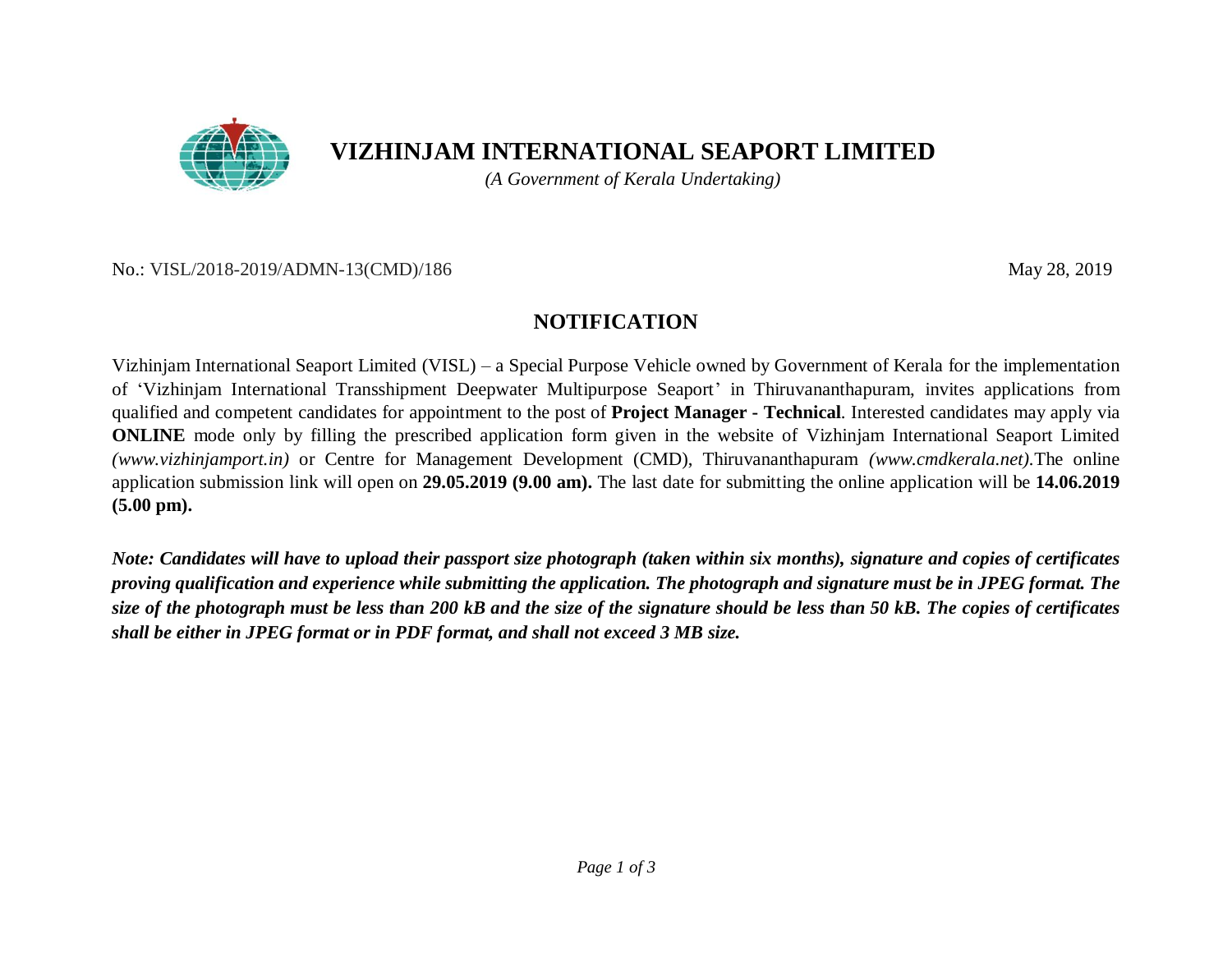### **DETAILS OF POST**

The details regarding the qualification and experience required, no. of posts, remuneration, etc., are given in the table below.

| Sl.<br>No. | Post              | <b>Nature of</b><br>Appointment | <b>Qualification</b>         | $Exercise\#$                  | <b>Indicative</b>   | Age Limit*   | No. of       |
|------------|-------------------|---------------------------------|------------------------------|-------------------------------|---------------------|--------------|--------------|
|            |                   |                                 |                              |                               | <b>Remuneration</b> | (as on       | <b>Posts</b> |
|            |                   |                                 |                              |                               | (PM in Rs.)         | $01-01-2019$ |              |
|            | Project Manager - | Permanent                       | Degree in Civil              | <b>Essential:</b>             | In the Pay          | 45 years     | 01           |
|            | Technical         |                                 | Engineering and a Post       | A Minimum of 12 Years         | Scale Rs.           |              |              |
|            |                   |                                 | Graduate Degree in           | <b>Experience in Planning</b> | 23200-550-          |              |              |
|            |                   |                                 | <b>Engineering in Marine</b> | and Design of Marine          | 25400-600-          |              |              |
|            |                   |                                 | Structures/Port and          | Structures.                   | 26600-650-          |              |              |
|            |                   |                                 | Harbour Engineering/         |                               | 31150               |              |              |
|            |                   |                                 | Ocean Engineering            | Desirable:                    |                     |              |              |
|            |                   |                                 |                              | Experience in the             |                     |              |              |
|            |                   |                                 |                              | construction of Marine        |                     |              |              |
|            |                   |                                 |                              | <b>Structures</b>             |                     |              |              |

# - *Only post qualification work experience of the candidate until 01.01.2019 will be considered.*

**\* -** *Usual relaxation will be allowed as per Government guidelines.*

## **NATURE OF APPOINTMENT**

Candidates selected for the post of **Project Manager- Technical** will be appointed by the company on **permanent basis**.

## **SELECTION METHODOLOGY**

It shall be noted that admittance to various stages of the recruitment will be provisional only, and will not confer any claim unless various other conditions of selection are satisfied as per the prevailing rules of the organization. Detailed scrutiny of the applications/credentials will be conducted before interview/appointment. Any discrepancy found during the detailed scrutiny will result in the rejection of candidature.